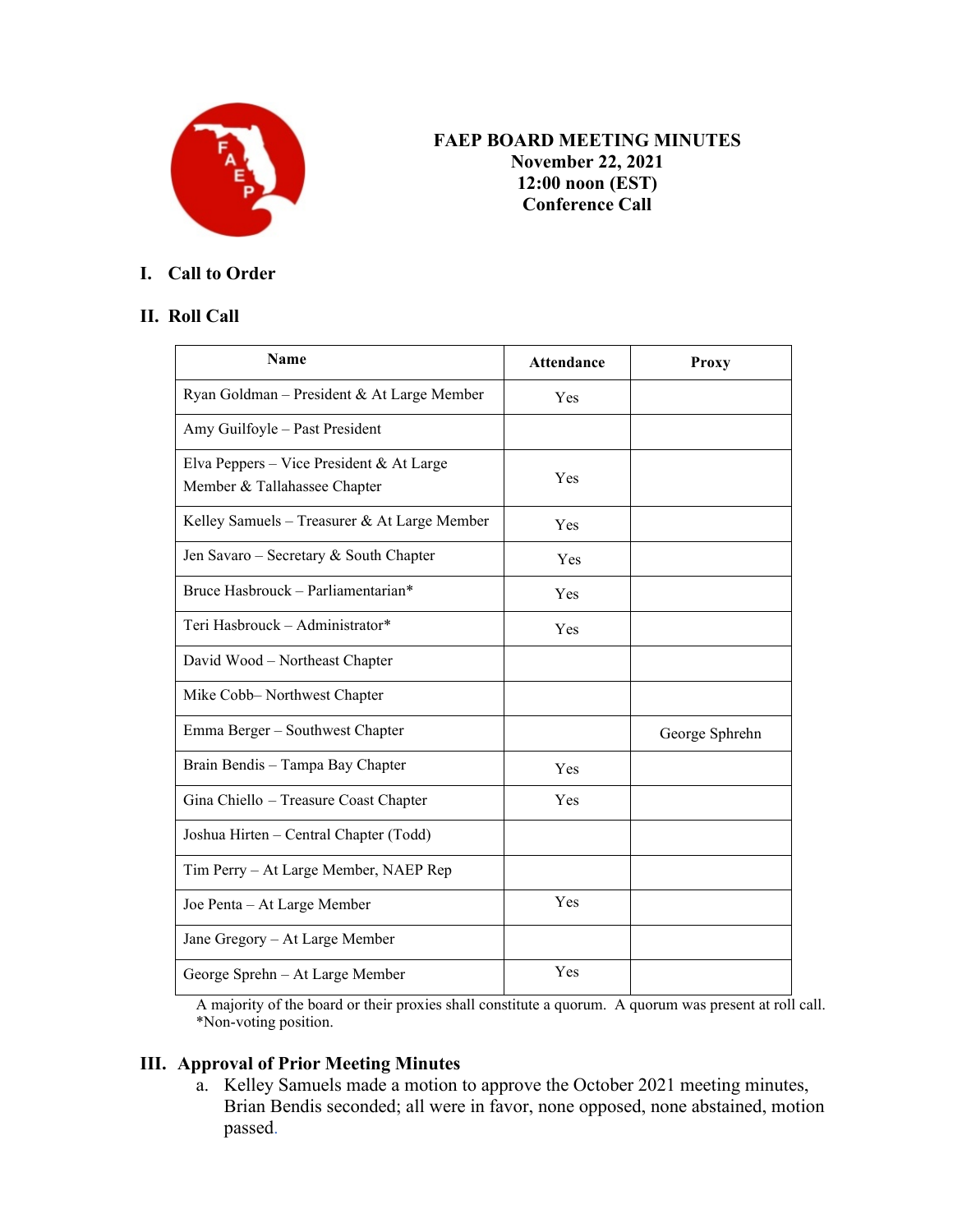# **IV. Past President's Report (Tim)**

a) Not present

### **V. VP's Report (Elva)**

a) No report

### **VI. Secretary's Report (Jen)**

a) No report.

## **VII. Treasurer's Report (Kelley)**

- a. Wells Fargo: \$24,471.09
- b. Bank United: \$26,460.18

# **VIII. Administrator's Report (Bruce)**

- a. 631 members, 23 new, 17 renewing, 24 nonrenewals
- b. 65 NAEP memberships received
- c. Chapter representatives to reach out to non-renewals

### **IX. President's Report (Ryan)**

a. See below

#### **X. Old Business**

- **i.** 2022 NAEP conference in Fort Lauderdale in May 2022
	- 1. Meetings Have Commenced meeting tomorrow
	- 2. Abstracts received
	- 3. Field Trips
		- a. Hugh Taylor Birch Ranger Lead walk
		- b. Tour of SFAEP Coral Restoration Facility and associated snorkel tour of coral nursery trees
		- c. Sea Turtle Tour Carpenter Center
		- d. Shark Tagging
	- 4. Sponsorship Matrix Drafted under review
	- 5. Call for Committee Volunteers, Tim, Ryan…
- **ii.** 2023 Hosted by Tallahassee Chapter
- b. Marketing Committee (**Ryan, Elva, Brian, Jane, Teri)**
	- i. Meetings
	- ii. Survey of Chapters

#### **XI.New Business**

- a. FY21 Board Meetings
- b. FY22 Budget Discussion
	- i. Line 46 of the proposed budget increased to \$6,000. Ryan made a motion. All were in favor, none opposed, none abstained. FY22 budget passed.
- c. FY22 Elections